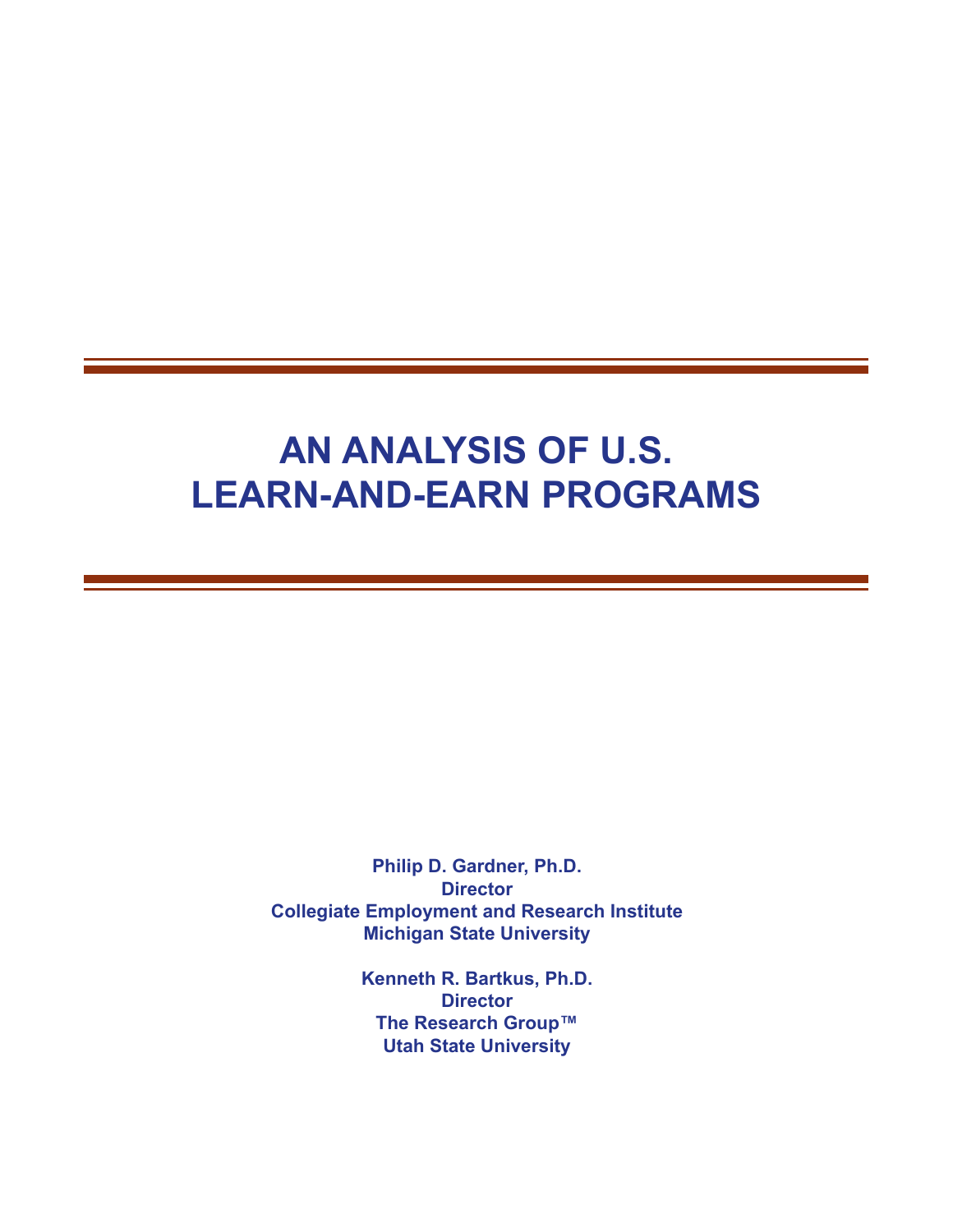## **EXECUTIVE SUMMARY**

Learn-and-earn programs can play an important role in preparing students for successful careers. The optimal programs combine career-oriented academic curriculum, relevant work experience, and student financial assistance. The academic curriculum and relevant work experience reflect the "learn" component; student financial assistance, the "earn" component. The earn component is important because it allows students, who might not be able to study without financial assistance, to remain in school.

Learn and earn is important in today's increasingly competitive and turbulent work environment, particularly for low-income or under-skilled workers who seek better jobs, a better standard of living, and a potential for career success. Additionally, employers want to recruit qualified candidates but are not finding candidates who are adequately prepared. Both these groups could benefit greatly from learn and earn.

Learn-and-earn programs provide the flexibility students need to acquire knowledge and skills and earn a living at the same time. Moreover, the programs teach students the work ethic and communications skills needed to make the transition to the workforce.

Learn-and-earn programs also give employers the edge they need to find qualified job candidates through effective screening, selection, and recruitment techniques. Given the opportunity to influence curriculum design and content, employers reduce recruitment and training costs.

The nation is falling behind in its ability to produce qualified workers. Today's workers often lack the knowledge and skills to compete successfully in the labor market. Learn-and-earn programs can provide the greatly needed bridge that connects workers with employers.

This report contains a comprehensive analysis of learn and earn. It specifically addresses the issue from the perspective of the student and educational programs that provide learn-and-earn opportunities. Although employers and regular workers are important in the analysis of learn and earn, the literature does not appear to provide much evidence that employer-based, learn-and-earn programs have been objectively vetted. Very few companies are willing to release this kind of proprietary information to competitors. Nonetheless,

this report addresses the gap in the body of knowledge and provides a foundation for enhancing the efficiency and effectiveness of learn-and-earn programs.

To manage this task, the report is divided into seven sections. The first section includes a working definition of learn and earn and a mission statement. These two elements provide the foundation for evaluating the nature and scope of learn-and-earn models. The second and third sections identify and describe general and context-specific learn-and-earn models. The remaining sections identify and describe the curriculum, certification, delivery, and facilitating models that constitute learn-and-earn programs. The paper concludes with an assessment of the guiding principles of learn and earn, research findings, and recommendations for future research. Because this paper relies heavily on original source material for its program descriptions, hyperlinks in the text and endnotes lead the reader to web sites or file downloads for more detailed investigation.

Learn and earn has the potential to become a vital part of America's education system. The analysis identified five general learn-and-earn models that work in a variety of settings: internships, cooperative education, apprenticeships, Federal work-study, and practicum. Context-specific models can be tailored to meet the needs of both employers and workers. Two contextspecific models applicable in a narrower range of conditions include: clinical rotations or clerkships and legal externships, internships, clerkships, and clinics. All these models form the nucleus of learn and earn.

Four career-oriented delivery models support the nucleus: career and technical education; science, technology, engineering and math (STEM) programs; capstone courses and professional science master's degree programs (PSM). Each model delivers the rigorous academic work necessary for a career but may not necessarily incorporate relevant work experience or student financial assistance. The curriculum, however, is consistent with the academic component of learn and earn.

Three credential or certification models validate academic training: information technology credentials and certifications; registered dietitian certifications (representative of several healthcare education programs), and general professional credentials such as certificates